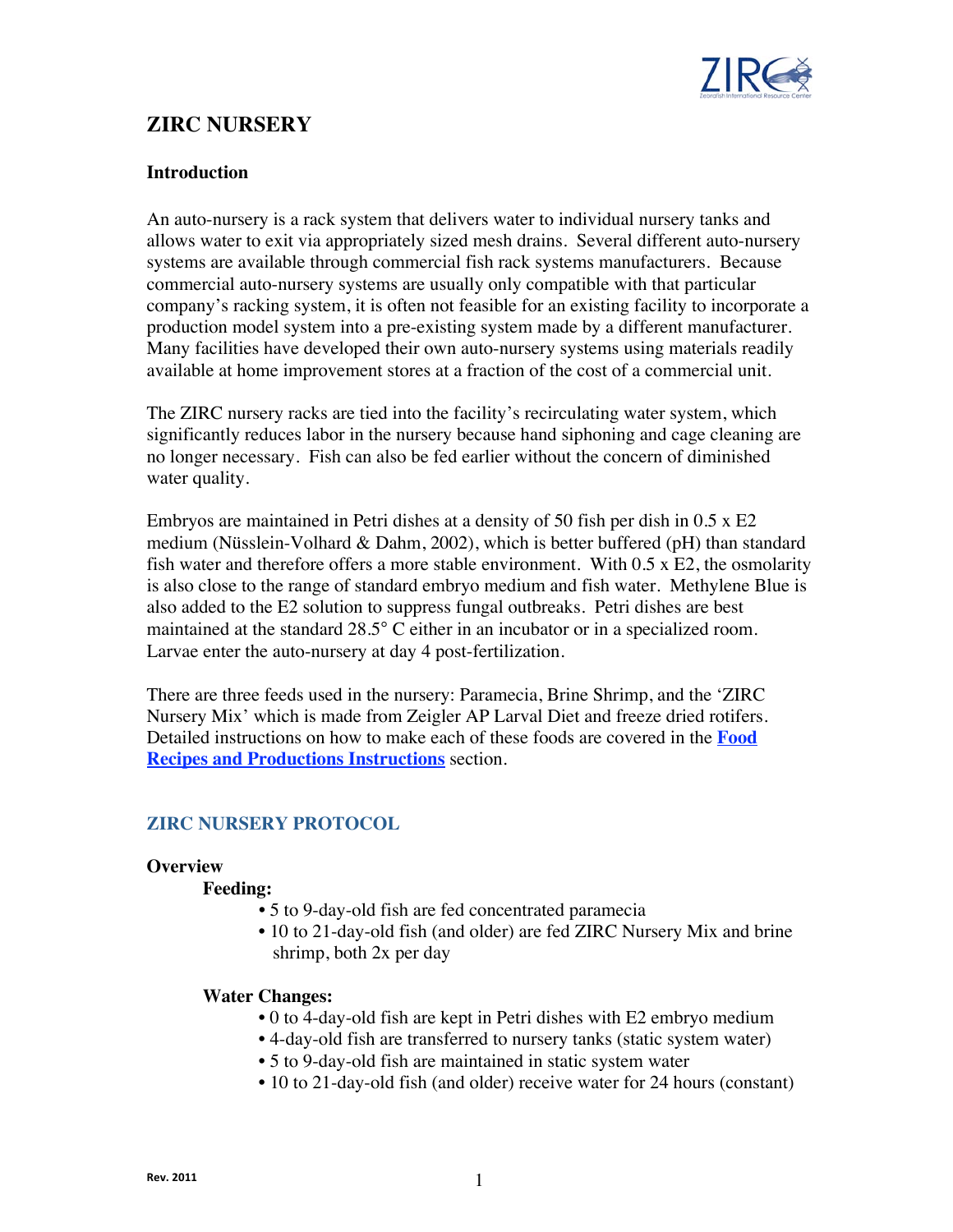

## **Detailed procedures for feeding the nursery**

### Day 0-4:

- Fish are maintained at a density of 50 fish per Petri dish in 0.5 x E2 embryo medium, E2 contains Methylene Blue to suppress any mold or fungal outbreaks.
- During this time the Petri dishes can be stored in an incubator at 28.5° C. Incubators with a glass front and/or programmable light cycles are best suited for this application.

## Day 4:

• Transfer larvae to an auto-nursery cage, with 300 ml of system water

## Day 5-9:

- Maintain larvae in static system water
- Feed 40 ml concentrated paramecia (see recipe section), 2x per day.

### Day 10:

- Discontinue paramecia feedings
- Switch to constant (24-hour) water flow
- Feed larvae 5 ml ZIRC Nursery Mix (powdered flake food prepared from Zeigler and freeze dried rotifers), twice per day
- Feed 5 ml concentrated brine shrimp, twice per day

Day 10 - 21:

- Continue feeding ZIRC Nursery Mix and brine shrimp, each twice per day
- Water flows 24 hours a day

### Day 21:

- Larvae are usually ready to be moved from the nursery to the grow-out section of the main facility
- Continue nursery care if larvae are not large enough to be transferred out of the nursery

### Day 21 - 80:

- Transfer larvae to the grow-out section. To prevent larvae and juveniles from escaping, cover the drains in these tanks with a fine mesh.
- Feed larvae and juveniles brine shrimp and a juvenile powder mix prepared from the Zeigler larval diet and Golden Pearl.
- Once juveniles are large enough, by approx. 2 3 months of age, the mesh juvenile drains can be replaced with adult drains and adult food mix can be fed. The juveniles can now be moved from the grow-out racks to the standard adult racks.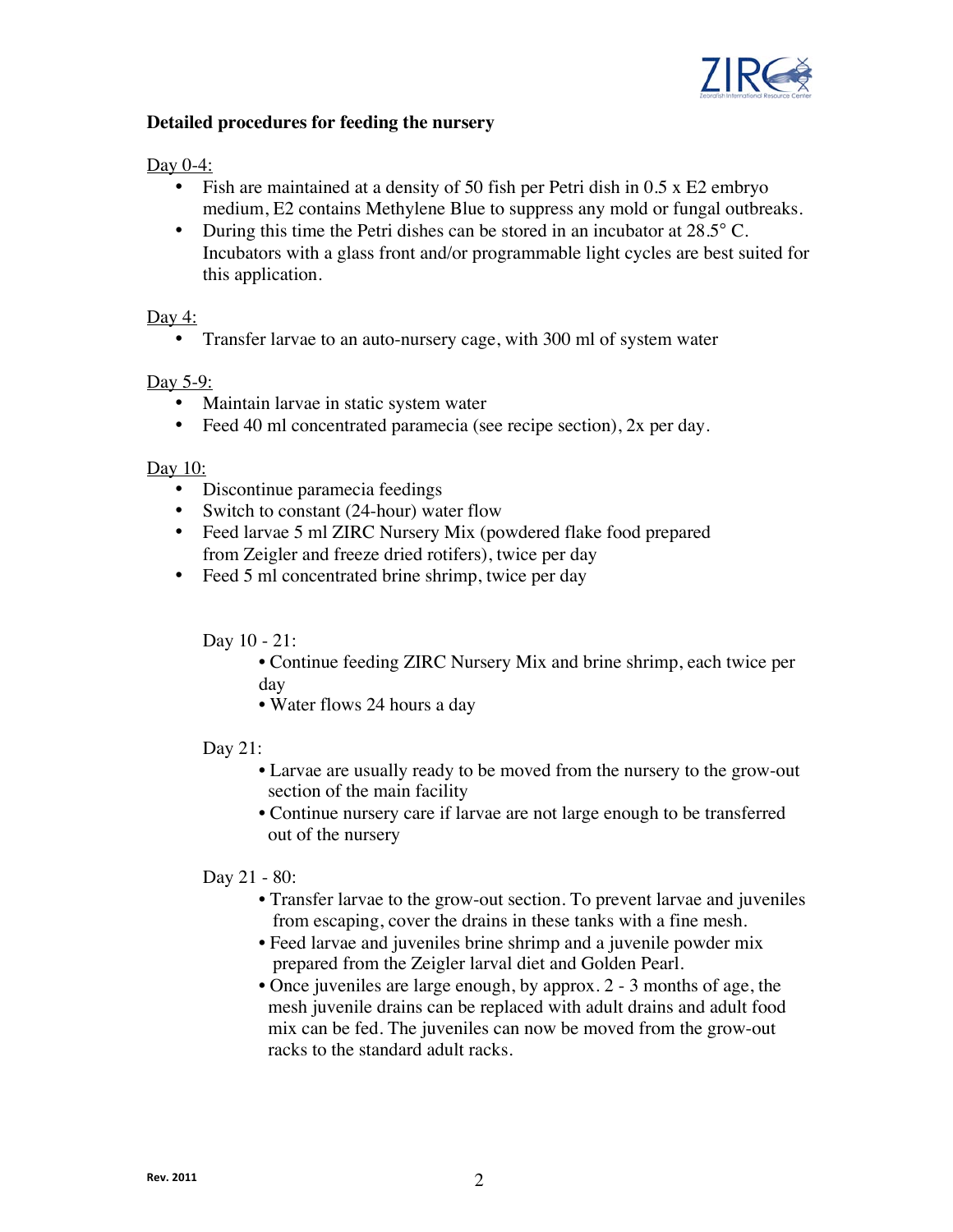

Stage definitions for Embryo, Larvae, Juvenile:

Parichy, D.M., Elizondo, M.R., Mills, M.G., Gordon, T.N., and Engeszer, R.E. (2009) Normal table of postembryonic zebrafish development: Staging by externally visible anatomy of the living fish. Dev. Dyn. 238(12): 2975-3015.

### **Embryo Media E2 Recipe**

E2 medium ingredients (1x strength): 15.0 mM NaCl, 0.5 mM KCl, 1.0 mM  $MgSO_4$ , 0.15 mM  $KH_2PO_4$ , 0.05 mM Na<sub>2</sub>HPO<sub>4</sub>, 1.0 mM CaCl<sub>2</sub>, 0.7 mM NaHCO<sub>3</sub>. We use half-strength (0.5 x) E2 as a working solution to better match the conductivity and buffering of the system water.

*Stock Solutions.* Prepare three stock solutions: E2A, E2B and E2C, which are then mixed to make large volumes of 0.5 x E2.

#### **E2A (100x)**:

Dissolve:

140.0g NaCl 6.0g KCl  $19.2g\text{ MgSO}_4$  $3.3g$  KH<sub>2</sub>PO<sub>4</sub>  $1.1g$  Na<sub>2</sub>HPO<sub>4</sub>

- add millipore water to a final volume of 1600 ml

- shake and stir to dissolve the reagents

- autoclave

- stir over night to dissolve any precipitation that has formed during autoclaving

- store at  $4^{\circ}$ C

## **E2B (500x)**:

Dissolve 11.0 g CaCl<sub>2</sub> (or 14.6g CaCl<sub>2</sub> x 2H<sub>2</sub>O) - add millipore water to a final volume of 200 ml - shake to dissolve completely - autoclave - aliquot into 20 ml portions (in 50 ml Falcon tubes)

- store at  $-20\degree C$ 

### **E2C (500x)**:

Dissolve  $6.0g$  NaHCO<sub>3</sub> - add millipore water to a final volume of 200 ml - shake to dissolve completely - autoclave - aliquot into 20 ml portions (in 50 ml Falcon tubes)

- store at  $-20\degree C$ 

### **E2 WORKING SOLUTION**

For 20 L of 0.5X E2, mix: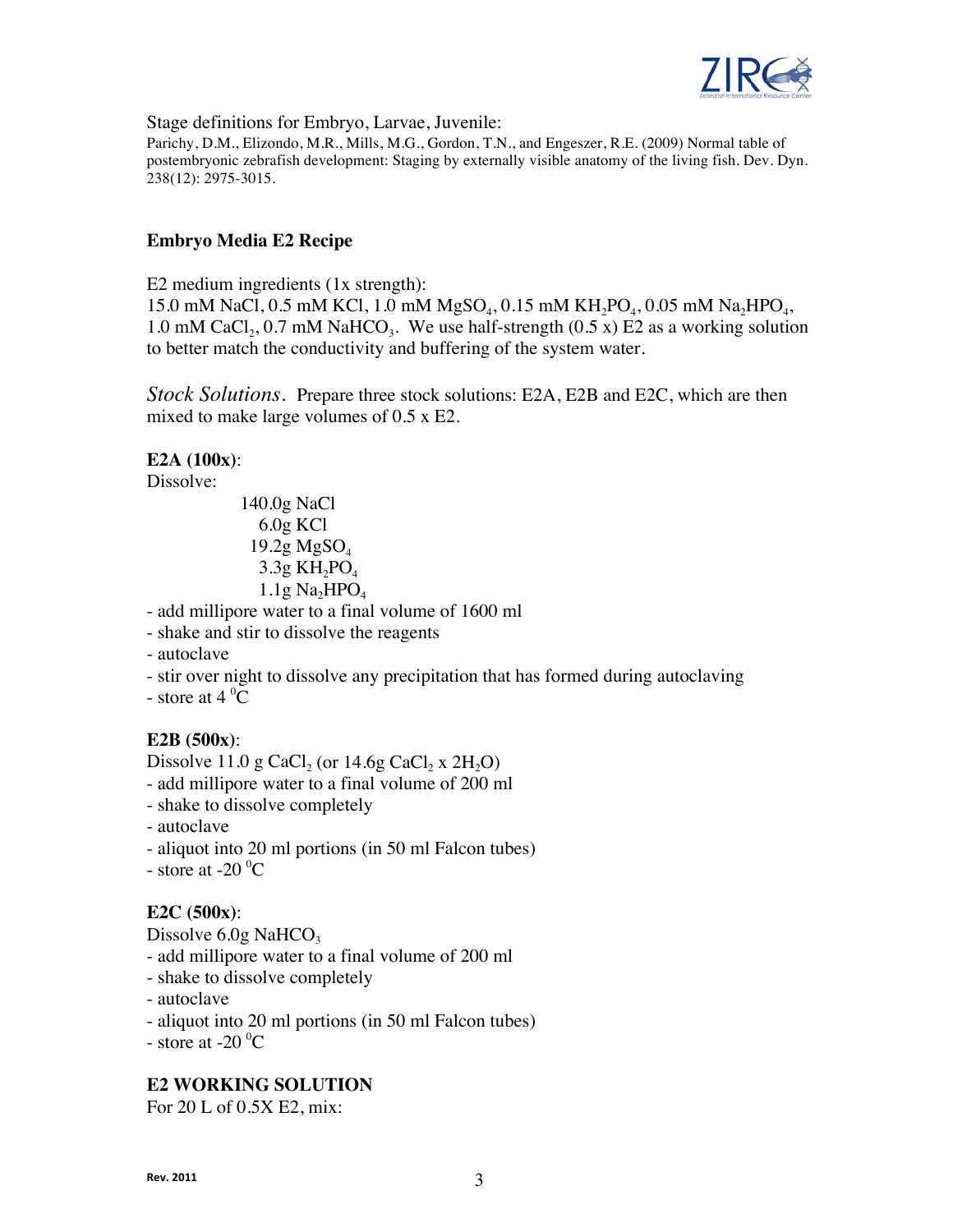

100 ml 100x **E2A** 20 ml 500x **E2B** 20 ml 500x **E2C**  10 ml Methylene Blue Stock Solution

- add Reverse Osmosis (RO) water to 19 liters
- adjust pH to 7.0-7.2 (with concentrated HCl or concentrated NaOH)
- add RO water to 20 liters
- store at room temperature

## **Methylene Blue**

*Stock Solution:* Dissolve 1g Methylene Blue (Sigma, MB-1) in 1 liter (0.1% w/v)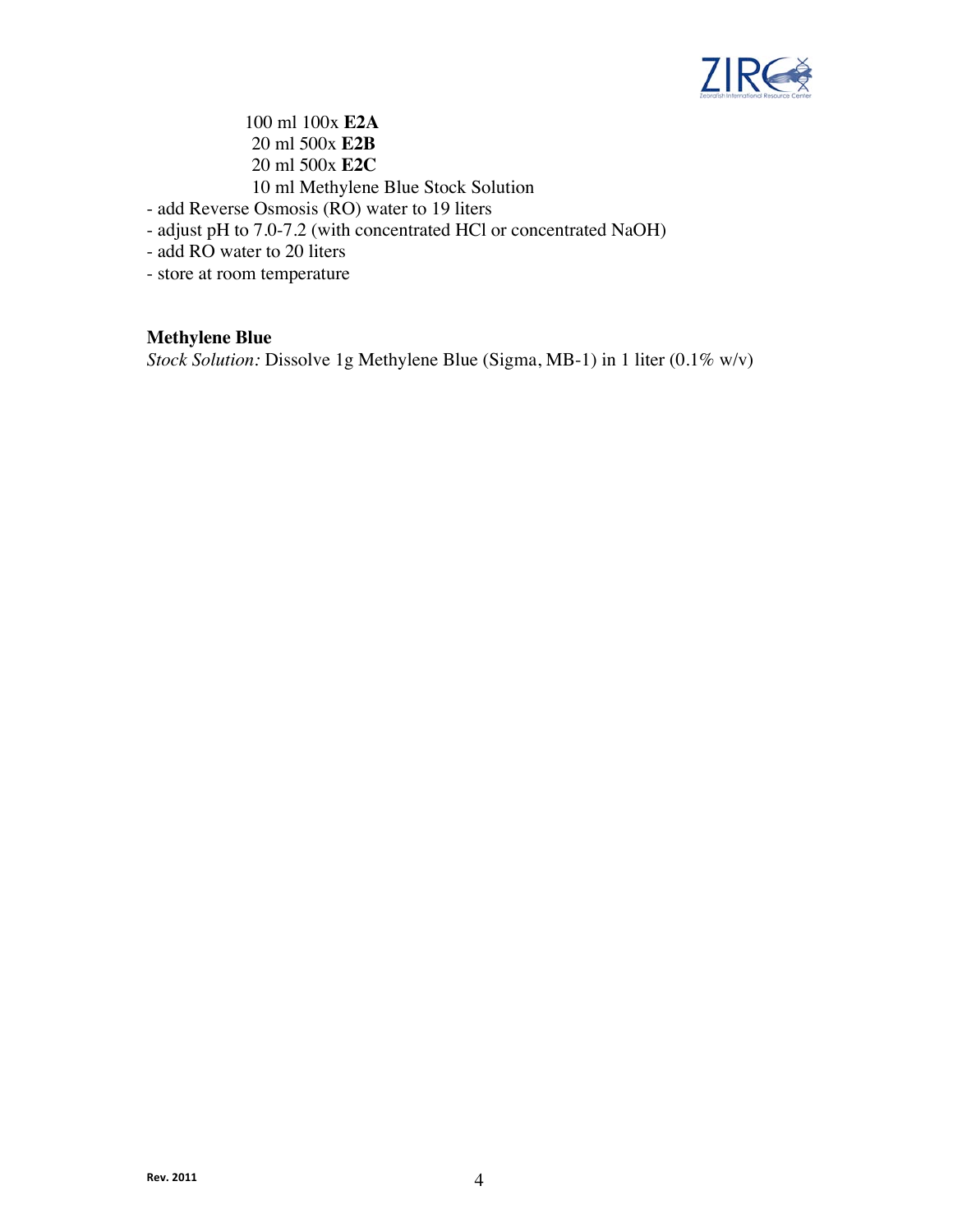

# **FOOD RECIPES AND PRODUCTION INSTRUCTIONS**

## **ZIRC PARAMECIA PROCEDURE**

#### **List of Ingredients and Materials:**

#### Starter Cultures

- Sterile containers or petri-dishes, at least 150x20 mm (large surface area is ideal)
- Nanopure, reverse osmosis, or deionized water
- Nutritional brewer's yeast tablets (crushed and/or powdered)
- Autoclaved, dry, whole-wheat kernels

#### Cultures

- 200 to 2000 ml plastic containers with large surface area, or Petri dishes, at least 150x20 mm
- Dechlorinated filtered tap water, Nanopure, reverse osmosis or deionized water
- Nutritional brewer's yeast (crushed and/or powdered)
- Autoclaved dry whole-wheat kernels

#### Other Items

- Measuring spoons,  $0.05g$
- Measuring spoons, 1 tbsp, 1/8 tbsp and 1/4 tbsp
- Warm room with medium light (24-28 °C)
- Strainers/sieves made from 105 and 10  $\mu$ m polyester filter cloth (Figure 2)
- Paramecia collector (for description, see Figures 3-4)

### **List of terms:**

#### *Starter Cultures*

Stage 1 of the paramecia production process. Sterile paramecia cultures grown in **sterile** containers or large Petri dishes (150x20mm) using **Nanopure, reverse osmosis or deionized water.** These are used primarily to make new cultures for feeding larvae.

#### *Cultures*

Stage 2 of the paramecia production process. Clean, but not sterile, paramecia grown in **Nanopure, reverse osmosis, or deionized water**. Cultures are inoculated using the starter cultures. The paramecia grown in these cultures are fed to the fish larvae.

### **Additional Information:**

- Culture containers should hold 200 to 2000mls of water, have a large surface area, be easy to wash, and ideally able to withstand high temperatures so that they can be cleaned using a cage washer or high temperature dishwasher. A large water surface to air ratio is vital in growing dense paramecia cultures.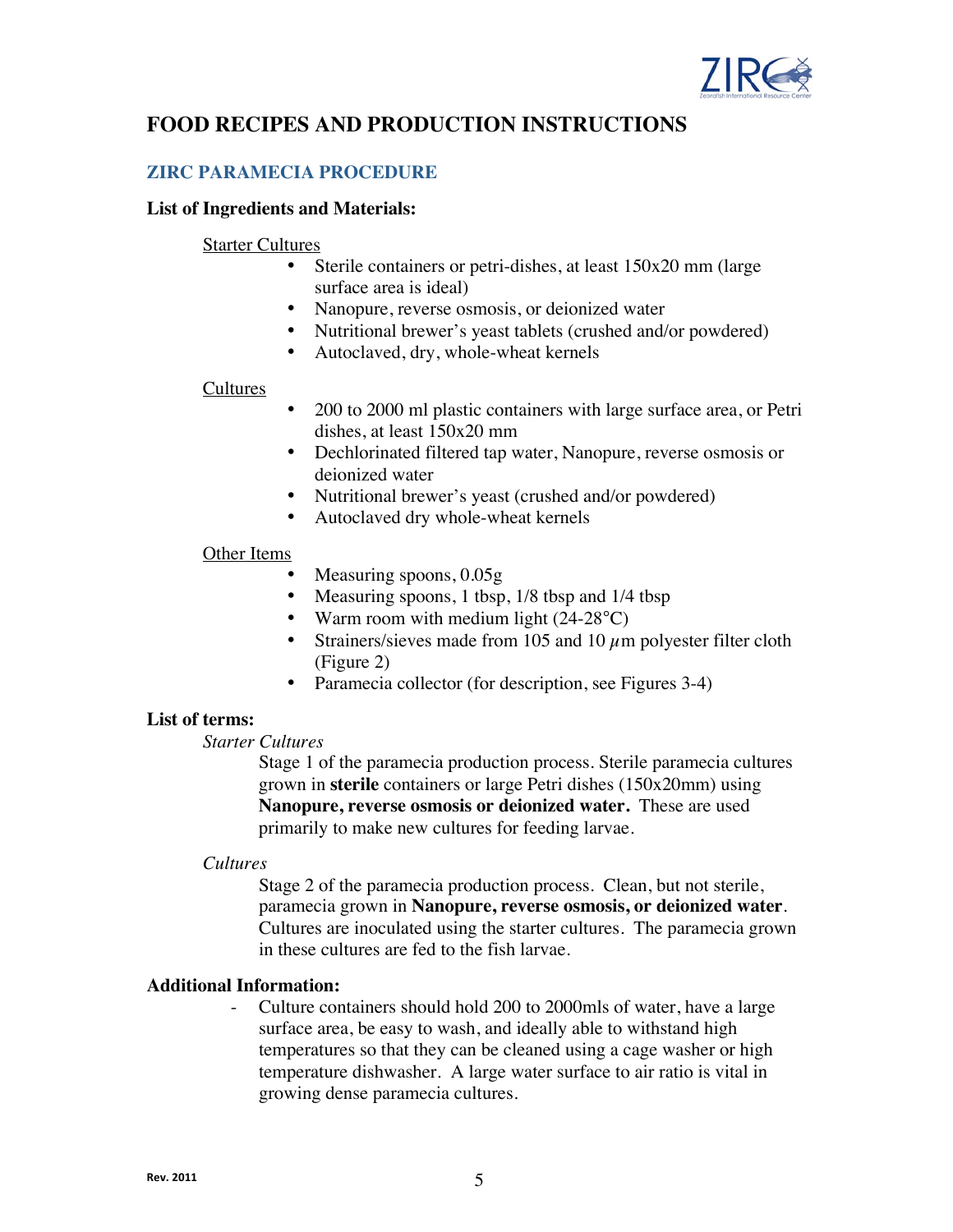

- Both starter cultures and cultures will require approximately 1-4 weeks to reach optimal density.

### **Making Cultures**

### **Introduction**

When culturing paramecia, you are essentially creating an ecology in which microorganisms thrive. There are a host of other organisms besides paramecia that thrive in the same conditions, so it is important to monitor your cultures to make sure you haven't introduced any unwanted organism(s).

Starter cultures at ZIRC are routinely monitored for the presence of opportunistic organisms. On occasion, we have seen a small percentage of vorticella rotifers in our colony. Rotifers are a known food source for zebrafish. While rotifers do not harm paramecia cultures, we have performed serial dilutions on the ZIRC starter cultures in order to reduce rotifers to undetectable levels. In your own facility, a serial dilution can be performed on established cultures at any time and will ensure the cleanliness of your colony if contamination occurs.

If you have questions regarding anything you see in your cultures or observe in your colony, please feel free to contact us at  $\frac{fish\; requests@zebrafish.org.}$ 

#### Preparation

- 1. Autoclave dry whole-wheat berries once and store in sterile container.
- 2. Start with a sterilized work surface. This will reduce the risk of contamination.
- 3. Bring 1 tbs of the whole-wheat berries to a rolling boil for 10 minutes using Nanopure, reverse osmosis or dechlorinated water.
- 4. Prepare 5, 10, or 20 sterile petri-dishes (containers) at least 150x20mm in size.
- 5. Fill each dish with 125 ml Nanopure water.
- 6. Add approximately 0.01 grams of powdered brewer's yeast to each dish.
- 7. After boiling (step 3 above), remove the wheat berries from the hot plate, pour off the excess liquid and wait a few minutes to allow the wheat to completely cool.
- 8. Add 5 wheat berries to each Petri dish.

#### Inoculation

9. You need approximately 5 paramecia starter culture dishes (800 ml) to inoculate 20 new Petri dishes. The starter cultures should have a density of at least 100 cells/ml.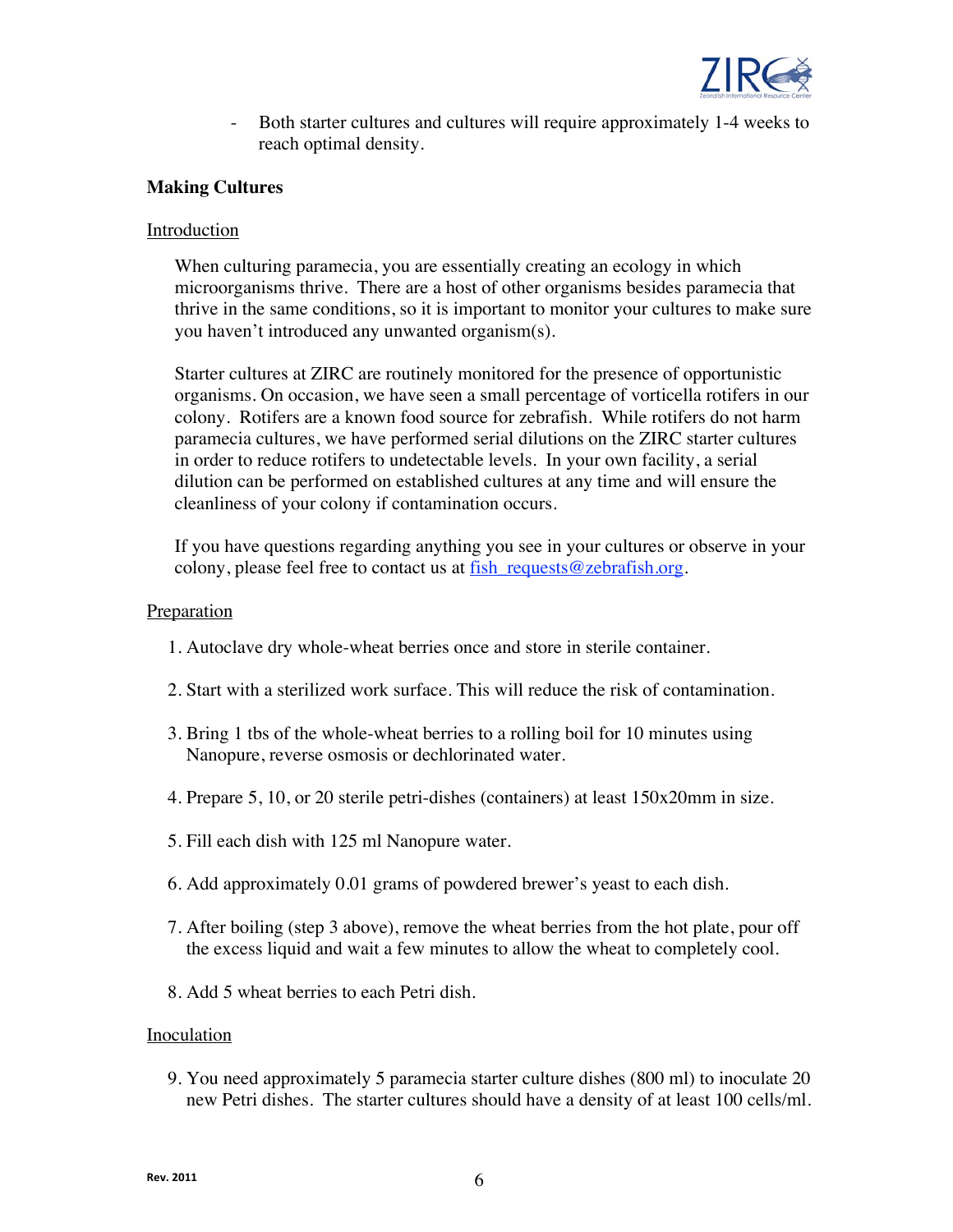

- 10. Strain starter cultures through a kitchen (or tea) strainer to remove wheat berries. Use a squirt bottle filled with Nanopure, reverse osmosis or dechlorinated water to rinse and remove any paramecia attached to berries. Collect flow-through in a sterile glass bottle (or 1L beaker).
- 11. Divide starter culture equally between the prepared petri dishes, adding at least 40 ml of inoculate per petri dish. Gently mix the inoculating culture repeatedly since paramecia tend to concentrate on the surface.
- 12. Cover each petri dish and label it with the date of the inoculation.
- 13. Maintain paramecia cultures between 24 and 28 ºC. Avoid temperature fluctuations; cultures grow best in constant conditions.
- 14. To reach optimal density, allow the cultures to reproduce and grow for approximately 1-4 weeks.

Notes:

- The inoculated paramecia cultures have a relatively long "shelf-life" that is ideal for adapting to changes in nursery feeding requirements.
- Dishes can be used for feeding as early as 1 week after inoculation and up to 4 weeks. After 4 weeks, the paramecia populations reach a stationary phase and tend to decline in density. Optimal feeding density is between 2 and 4 weeks.

### **Harvesting Paramecia from Cultures for Larval Feeding**

#### Concentrated Paramecia Preparation

Filter and rinse paramecia thoroughly before concentrating and feeding to the nursery.

- 1. Pour each paramecia culture through a 105  $\mu$ m strainer (See Figure 2).
- 2. Rinse petri dishes through the strainer with a squirt bottle filled with Nanopure water.
- 3. Collect the flow-through (paramecia) in a 5L pitcher. Discard the debris collected in the strainer.
- 4. Rinse the strainer with Nanopure water (squirt bottle) between dishes to accelerate the filtering process.
- 5. Make sure that both valves of the paramecia collector are closed (See Figure 3).
- 6. Fill the paramecia collector half-way to the top with system water.
- 7. Pour the filtered paramecia into the collector (See Figures 3-4) and top off with fish water.
- 8. Wait 20 minutes. This will allow the paramecia to gather at the water surface.
- 9. Open the top valve and collect paramecia in a  $10 \mu$ m strainer. Discard the flowthrough. This will remove all contaminants (such as ammonia) from the water.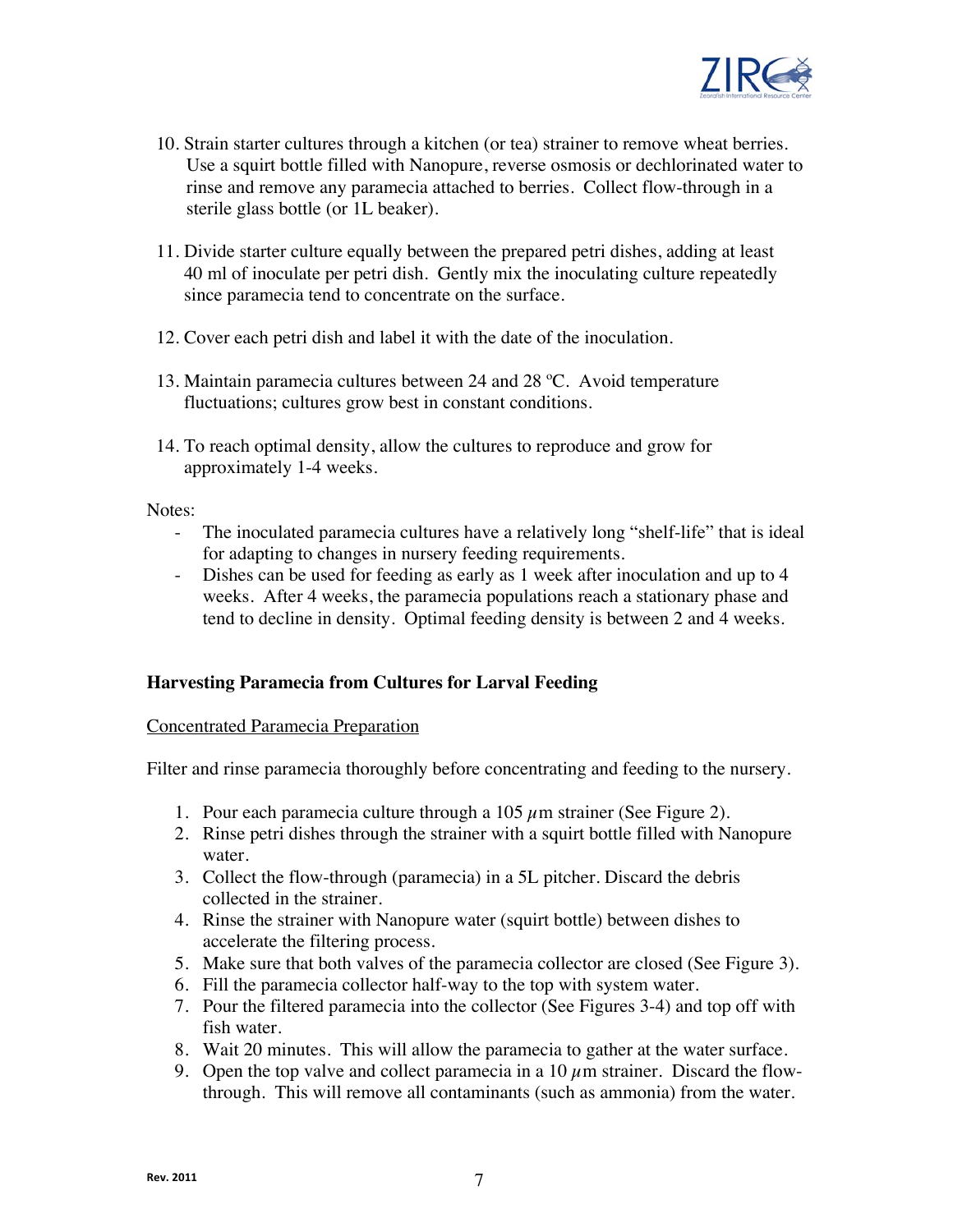

- 10. Close the top valve and refill the collector with fish water.
- 11. Repeat steps 8. 10. until you harvest virtually no (or very few) paramecia. This usually takes 2-3 cycles with the collector.
- 12. After the majority of the water has been drained, use fresh fish water to rinse the paramecia and remove remaining ammonia.
- 13. Re-suspend collected paramecia in fresh system water. Dilute to feeding concentration (100-150 cells/ml).
- 14. After the last collection, the collector can be emptied and the remaining liquid discarded by opening the bottom valve and allowing it to drain.

Notes:

- The paramecia are too large to fit through a 10  $\mu$ m filter. Unlike the 105  $\mu$ m strainer, the 10  $\mu$ m strainer retains the paramecia and the liquid flow-through can be discarded.
- Feeding concentration: After rinsing, pour the paramecia into a clean container. Fill the container with clean fish water until a concentration of 100 to 150 paramecia/ml fish water is achieved.
- Before feeding the paramecia, check the ammonia level with a test kit. If it shows any trace of ammonia, repeat the 10  $\mu$ m mesh straining process. To prevent the mesh strainer from clogging with debris, rinse using a high-pressure spray.

#### **Materials and Figures:**

### **Culture Containers/Petri Dishes**



**Figure 1.** Examples of Culture containers ranging in size from 500 to 2000 ml. The container on the left is a polycarbonate Nalgene animal cage  $(24x14x13$  cm). It has a volume of approximately 2 liters. The container on the right is a Thoren brand crossing cage and holds approximately 1 liter. Sterile petri-dishes at least 150x20mm are an alternative.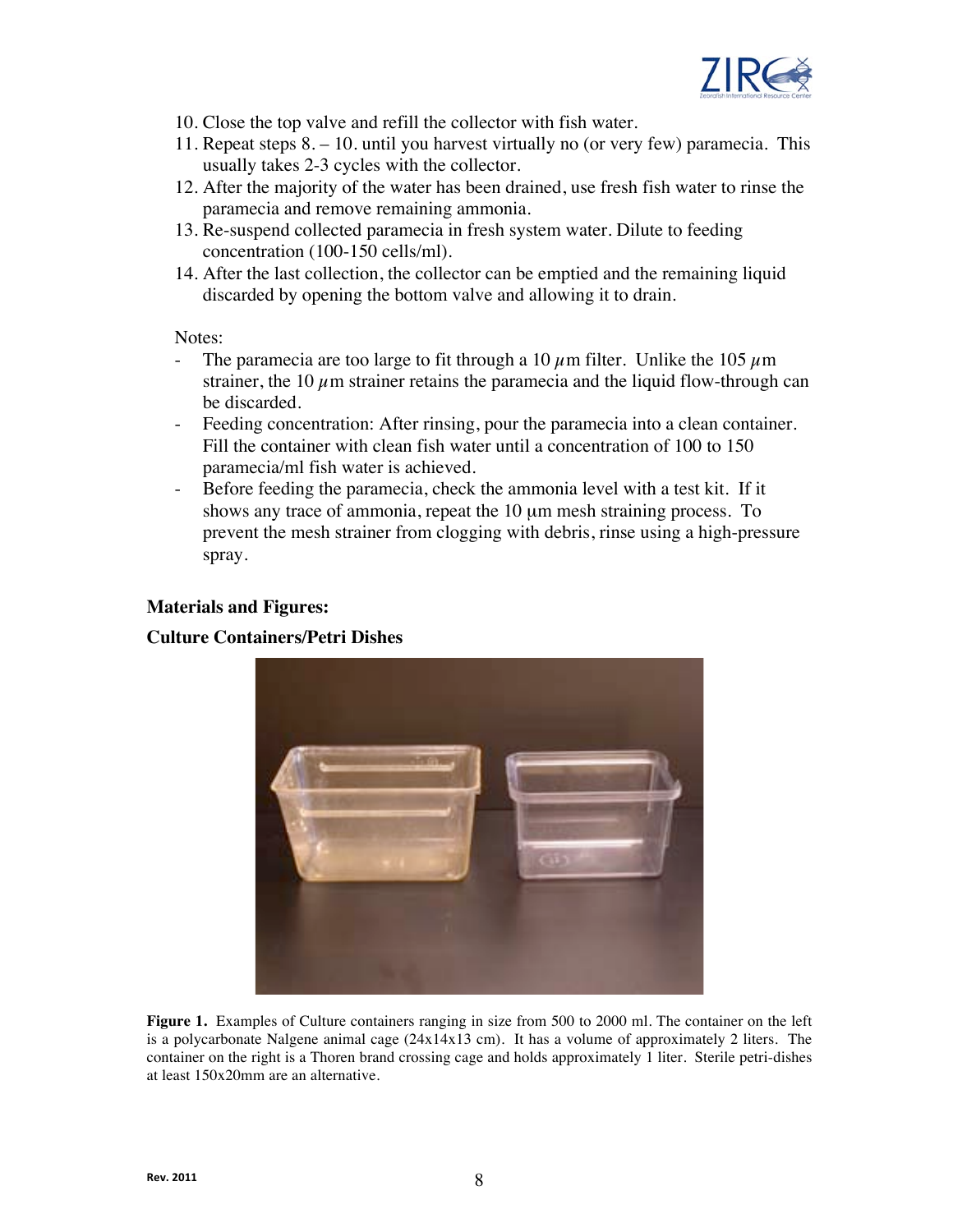

#### **Micron Mesh Strainers/Sieves**



**Figure 2.** Strainers used in the cleaning and concentrating of paramecia. The strainers are hand made by taking a large plastic beaker and cutting it into cylinders. Polyester filter or bolting cloth is then fixed to one side using hot glue. 10  $\mu$ m and 105  $\mu$ m mesh sizes.



#### **Paramecia Collector**

**Figure 3.** Paramecia collector. The paramecia collect at the top of the carboy and are then removed by the pipefittings near the top. The collector is made from a carboy with a spigot at the bottom and a modified suction drain (see Figure 4). A four-gallon carboy is recommended for larger facilities, while a 2-gallon carboy will work well for those needing only small amounts of paramecia.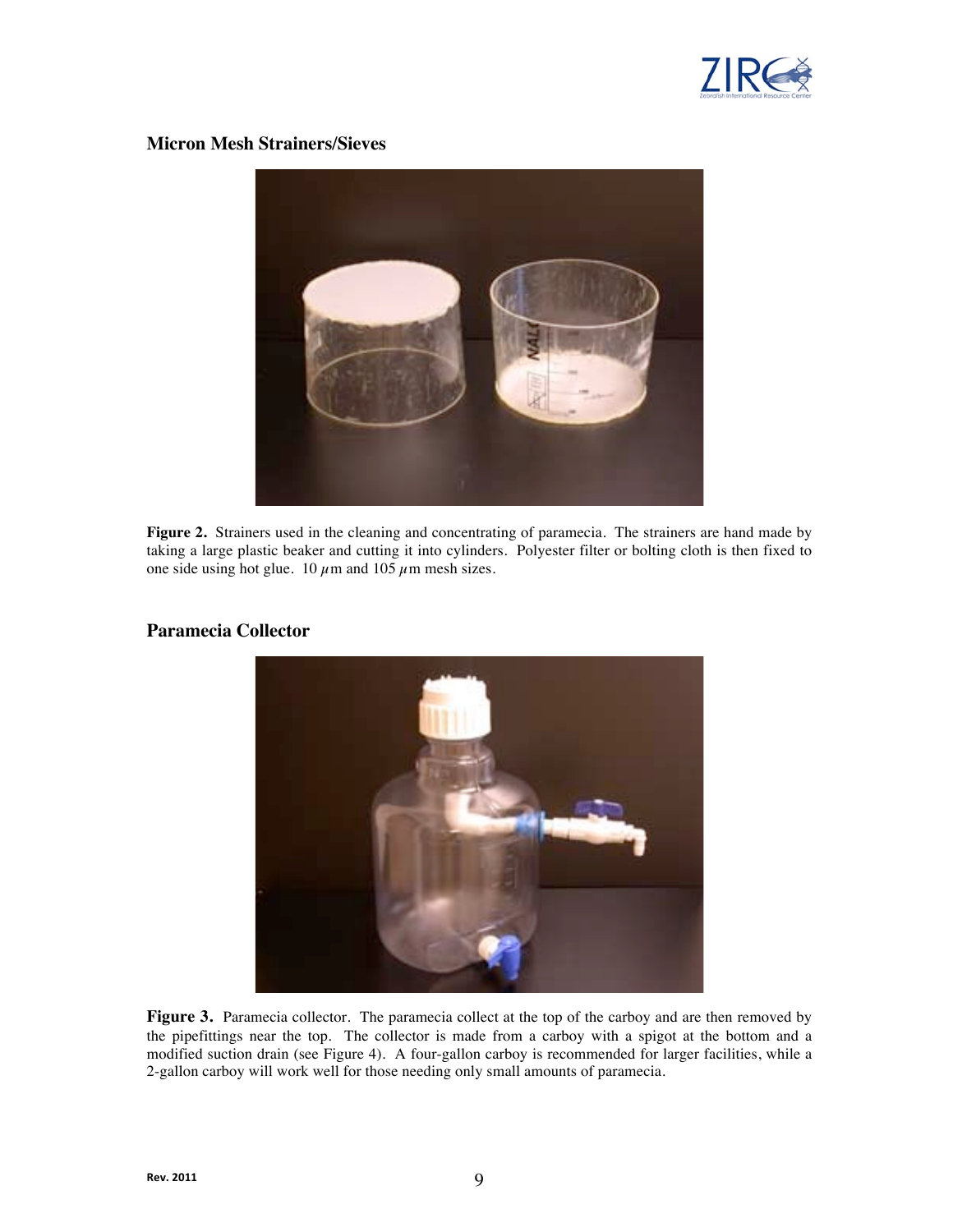

#### **Pipe Fittings for the Paramecia Collector**



Figure 4. Paramecia suction drain. The suction top drain is made using (from right to left): 90° tubing adapter (1/2" id, 1/2" threaded), 1/2" PVC ball valve, 1/2" male adapter, a 2" length of 1/2" PVC pipe, 1/2" bulk head fitting, 1/2" PVC pipe, 1/2" 90° elbow. The length of the second piece of PVC pipe is determined by the type and size of container. The elbow needs to sit directly below the center of the opening in the carboy. Cut the PVC pipe to accommodate this. We recommend press fitting the pieces together as opposed to PVC gluing them. This makes dismantling easier when the unit needs to be cleaned.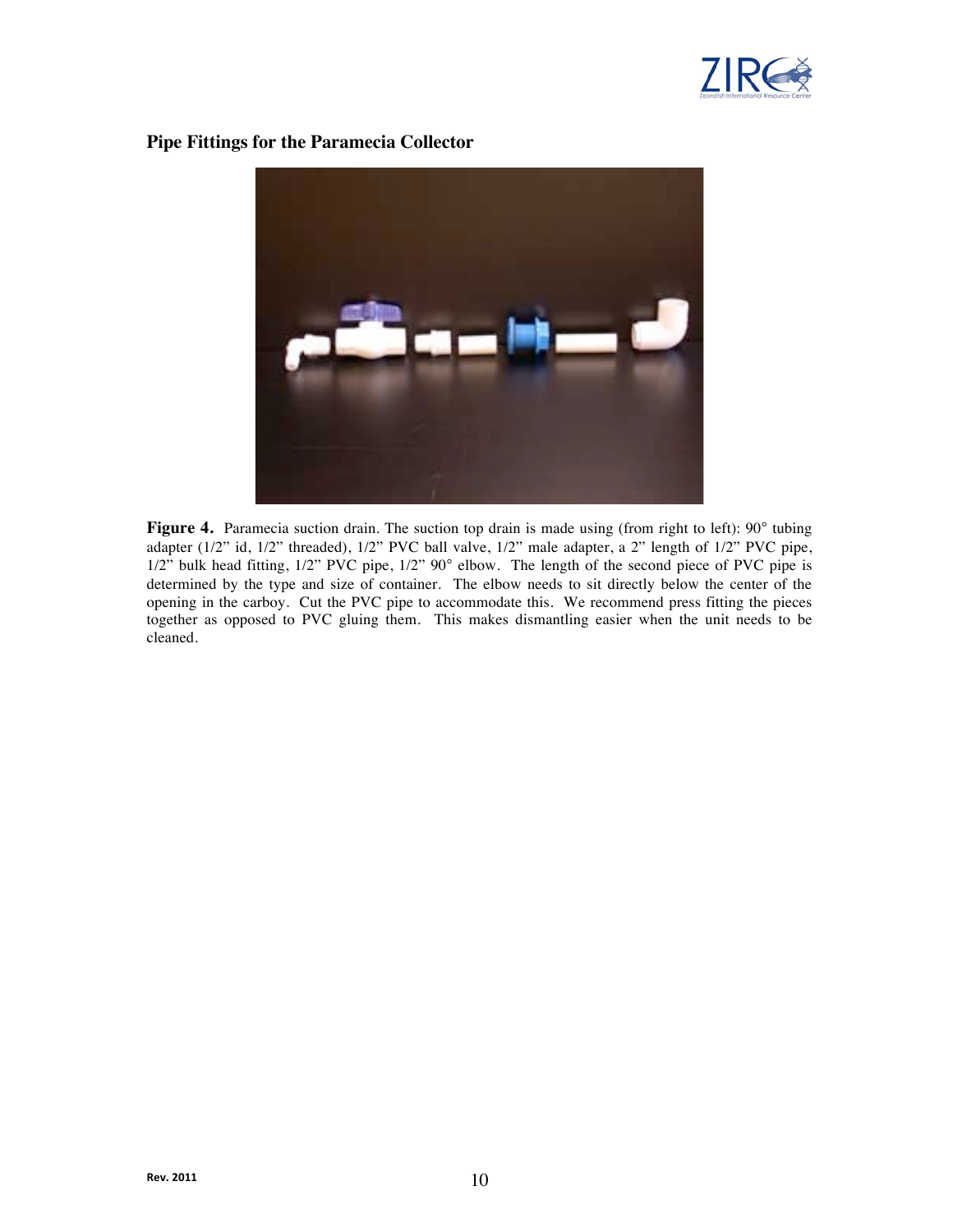

# **ZEIGLER POWDERED FOOD RECIPE AND FEEDING INSTRUCTIONS**

## **Larval Mix (Nursery; up to 21 dpf):**

Ingredients

- 100-150 micron Zeigler Larval Diet, AP 100
- 150-250 micron Zeigler Larval Diet, AP 100
- Freeze Dried Rotifers,

Directions

- Mix equal parts (by weight) of Freeze Dried Rotifers, 100-150, and 150-250  $\mu$ m Zeigler Larval Diet powder.
- Date opened canisters and store in food freezer
- Suspend 1 g of Larval Mix in 1 L of fish water<br>• Feed each tank 5 ml/50 fish
- Feed each tank 5 ml/50 fish.

## **Juvenile Mix (Grow-out section; 21 to 90 dpf):**

Ingredients

- 
- 150-250 micron Zeigler Larval Diet, AP  $100 = 500g$ <br>• 250-450 micron Zeigler Larval Diet, AP  $100 = 500g$ 250-450 micron Zeigler Larval Diet, AP  $100 = 500g$
- 200-300 micron Golden Pearls =  $250g$

Directions

- Mix Golden Pearls, 150-250, and 250-450  $\mu$ m Zeigler Larval Diet powder (by weight).
- Date opened canisters and store in food freezer<br>• Feed each tank 20 mg/20 fish
- Feed each tank 20 mg/20 fish
- Feed juvenile tanks at least 2x per day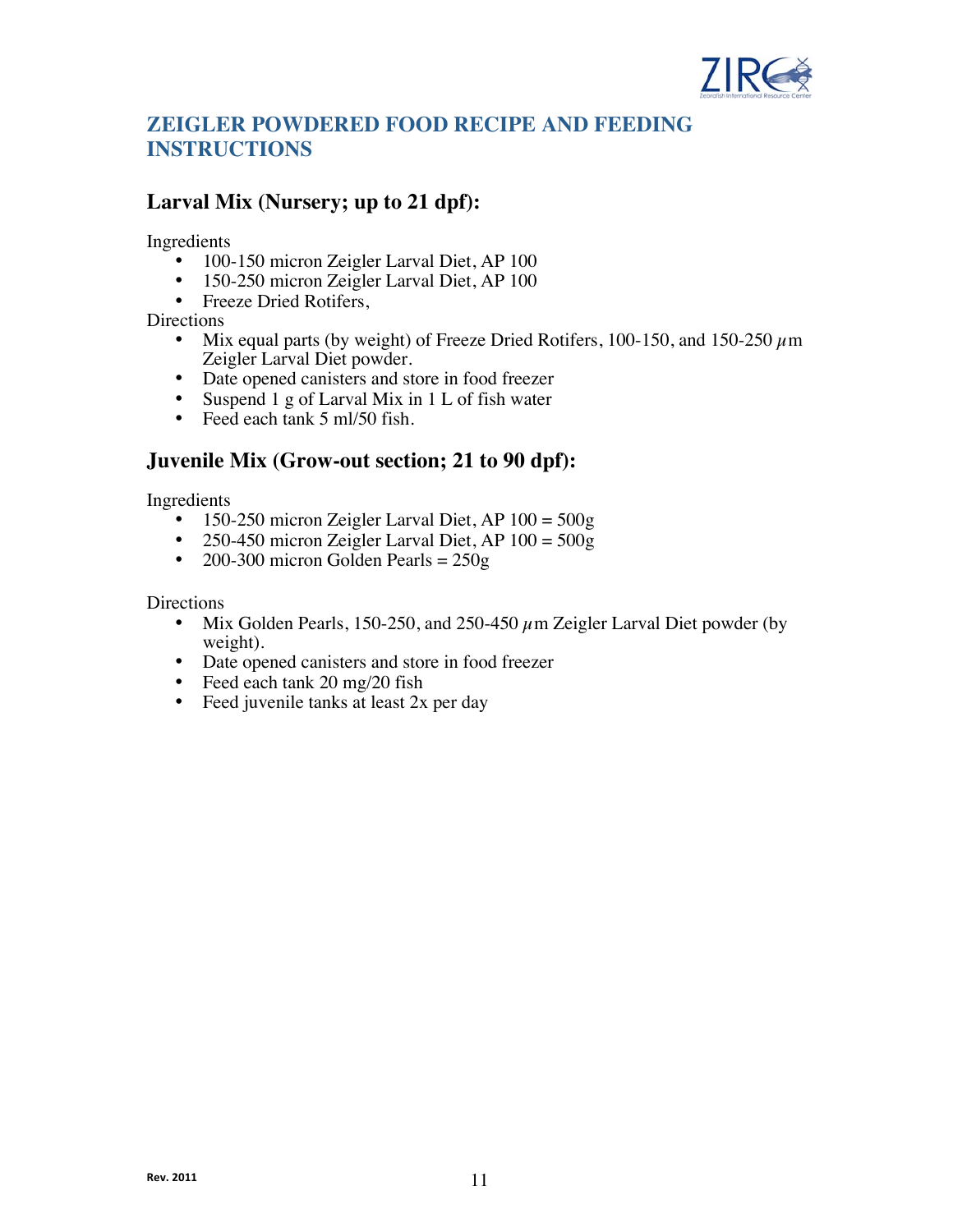

## **BRINE SHRIMP**

We recommend Great Salt Lake brine shrimp cysts for larval and adult zebrafish. If smaller brine shrimp species are available we recommend using those for larvae/juveniles. We strongly recommend decapsulating brine shrimp before feeding.

### **Decapsulation Procedure**

### Background

Decapsulation of brine shrimp is a procedure that removes the cyst shell prior to hatching by soaking them in a bleach/lye solution. The brine shrimp are then stored in a saturated salt solution and refrigerated. Cysts remain viable in this state for more than 6 weeks.

There are several benefits for decapsulating brine shrimp prior to use. They include:

- Decreased chance of fish ingesting cyst shells, which can impact the digestive system
- Air does not have to be removed to collect brine shrimp for feedings. This decreases the number of brine shrimp that die and start to spoil in the cone because of repeated collections. It also decreased the time involved daily in preparing brine shrimp for feedings.
- Allows for more accurate feeding dilutions, due to the fact that you can drain a set amount from the cone without having to remove the air.

### Materials

- 15 oz can of dried Artemia cysts (approximately 430 g)
- 4.3 L ~6% laundry grade bleach (e.g. Clorox), chilled to  $4^{\circ}$ C
- 1.25 kg Rock Salt (NaCl)
- 125 ml 40% Lye (NaOH) solution  $(w/v)$
- 30.0 g Sodium thiosulfate  $(Na_2S_2O_3)$
- 16 L Hatching Cone with aeration
- 125  $\mu$ m mesh bag (Aquatic Eco-Systems PMB3, 125 micron x 18")
- Several 3-5 L beakers
- (1-2) Squirt bottles squeeze type

#### Solutions

Prepare all solutions in advance and chill to  $4^{\circ}$ C before use.

- 1. Bleach, ~6% laundry grade
	- Chill a large bottle of bleach (need 4.3 L) in the refrigerator overnight at  $4^{\circ}$ C

### 25 ppt Salt Solution

- Combine:
	- o 50 g Rock Salt (NaCl)
	- o 2.0 L with tap water
- Stir to dissolve completely.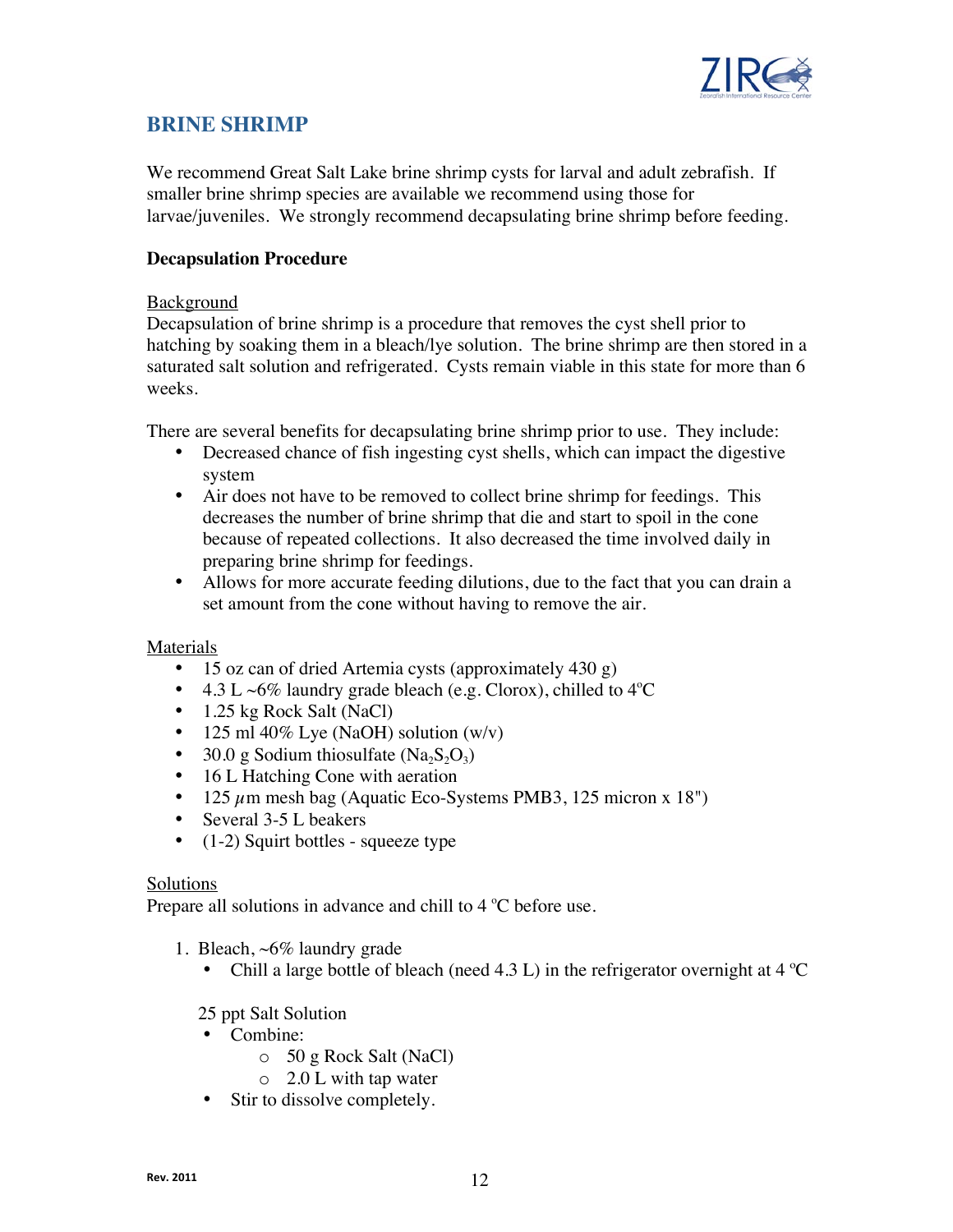

- Refrigerate overnight at  $4^{\circ}C$
- 3. 40% Lye (NaOH) solution (w/v)
	- Combine:
		- $\circ$  200 g Lye (NaOH)
		- o 500 mL with tap water
	- Stir to dissolve completely
	- Store in refrigerator over night  $(4^{\circ}C)$
- 4. Buffered Salt Solution
	- Combine:
		- o 2 L 25 ppt Salt Solution, prechilled to 4 ºC
		- o 125 mL 40% Lye Solution, prechilled to 4 ºC
- 5. 1.0% Sodium Thiosulfate
	- Combine:
		- o 30 g sodium thiosulfate
		- o To 3.0 L with tap water
	- Stir to dissolve
- 6. Saturated Brine
	- Combine:
		- o 1.2 kg Rock Salt (NaCl)
		- o Fill up to 4.0 L with tap water
	- Stir to dissolve

Decapsulation Method

1. Cyst hydration:

- Hydrate a full can of dried cysts in 5 L of tap water in an aerated hatching cone for 1 hour at 28  $^{\circ}$ C.
- Check the progress of the cysts under a dissection scope every 15 min.
- Examine the cysts under a dissection microscope with incident light before proceeding. Dry cysts are dimpled, resembling a deflated basketball, whereas fully hydrated cysts are completely spherical. The cysts must be fully hydrated before decapsulation.
- If cysts are not completely spherical after 1 hour, continue the hydration process (for a maximum of 1.5 hours)

2. Filter and rinse cysts:

- Collect the hydrated cyst in a 125 um mesh bag and,
- Rinse with cool tap water
- 3. Transfer cysts back to the cone with chilled Buffered Salt Solution
	- Keep a filled squirt bottle of salt solution to help transfer cysts to cone
	- Aerate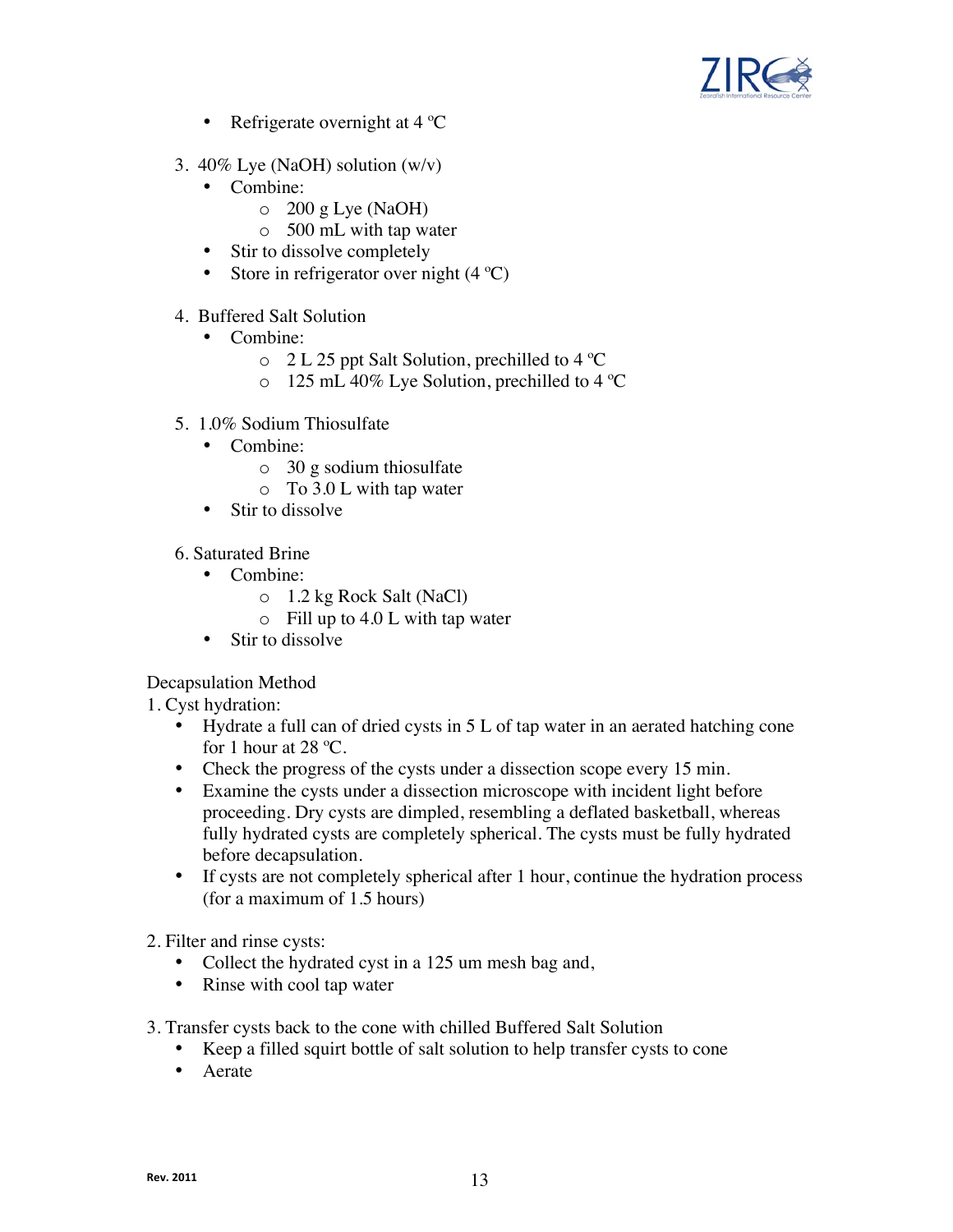

4. Decapsulation:

- Combine Lye (125 ml) and Bleach (4.3 L) solutions in a 5 L pitcher
- Add the chilled bleach/lye mix to the cone
- Continue aeration
- Watch the cysts turn from brown to grey to orange
- Stop the reaction quickly by collecting the cysts in a 125  $\mu$ m mesh bag and rinsing well with cool tap water (Stop reaction, when approximately 90% of the cysts are orange)

5. Neutralization of residual chlorine:

- Transfer the mesh bag to a clean 4 L beaker
- Pour the 1.0% Sodium Thiosulfate (3 L) into the bag
- Soak the cysts in the sodium thiosulfate solution for  $\sim$ 1 min
- Rinse the cysts with dechlorinated tap water

6. Dehydration for long-term storage:

- Transfer the cysts back to the cone with 4 L of saturated brine (keep a full squirt bottle of saturated brine solution to help transfer cysts)
- Aerate for 18-24 hours
- Add granular NaCl as needed to keep the solution saturated during the dehydration process
- Transfer dehydrated cyst to 1 L bottles and fill with fresh saturated brine
- Store in refrigerator
- The decapsulated cysts are stored in saturated NaCl in 1 L bottles with 100 ml markings. When cysts settle in the bottle, make sure you have at least 100 ml of cysts per bottle. Distribute cysts per bottle accordingly.

## **Cone Set Up and Feeding Instructions**

1. Cyst Hatching

- Fill 5 L cone with dechlorinated tap water (4.5 L per cone)
- Add 1.5 Teaspoons of Sodium Bicarbonate (ca. 8 g)
- Shake each bottle well to distribute cysts evenly
- Split the contents of one bottle in two 5 L cones (add 500 ml per bottle or add 50 ml cysts per cone)
- Aerate overnight in cone

2. Cyst Collection

- Do not remove the air stone (when using decapsulated brine shrimp, the cone does not need to settle before it is collected for feeding)
- Remove 1200 ml of hatched brine shrimp from the cone (via spigot at the bottom). (Note: For adult feeding remove 3200 ml)
- Rinse brine shrimp in a 105  $\mu$ m sieve
- Add the rinsed brine shrimp to (a) 1 L squirt bottle(s) and fill with fish water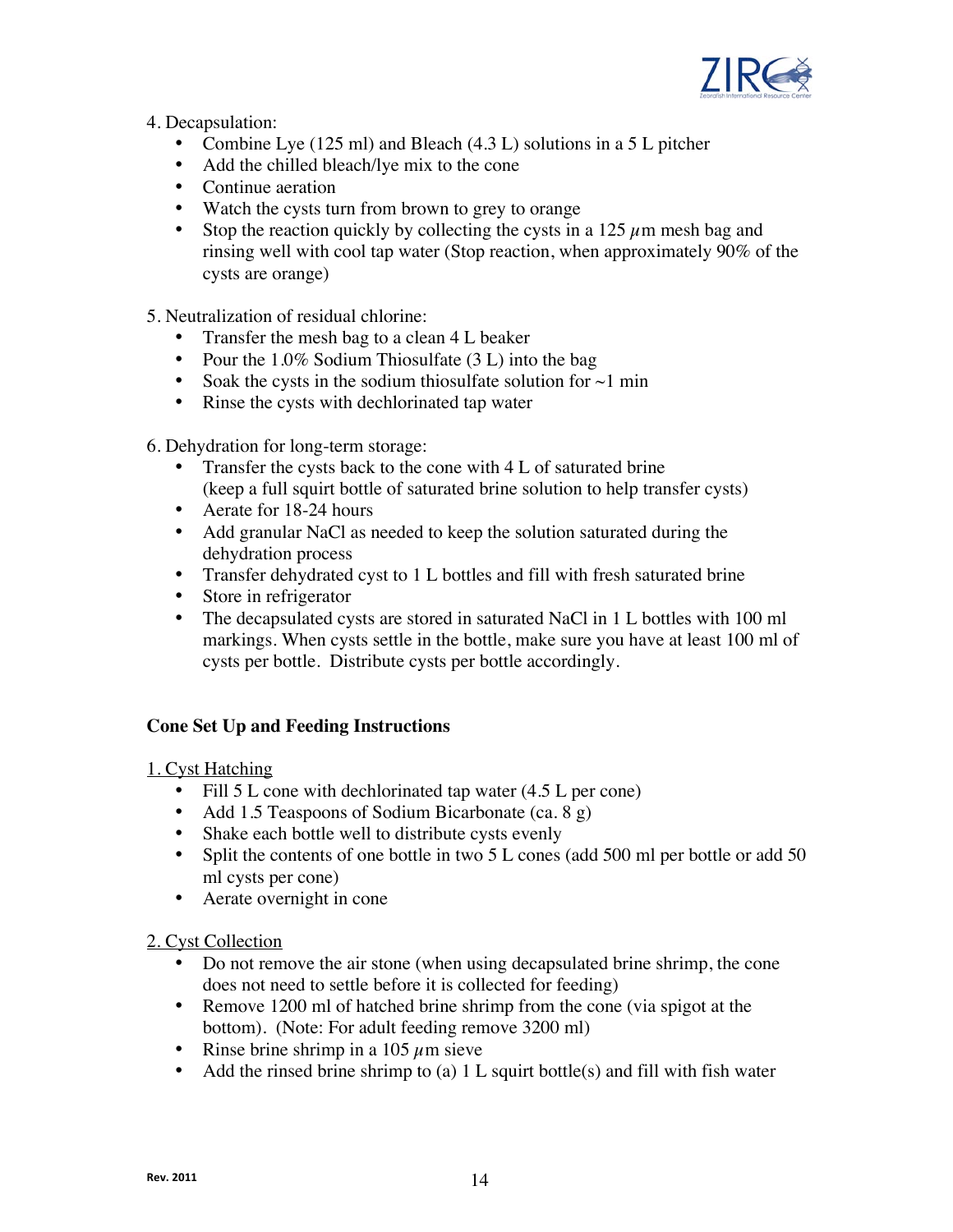

## 3. Feeding Instructions/Decapsulated Brine Shrimp

We use squirt bottles to feed brine shrimp, the amount of brine shrimp varies, depending on the opening diameter of the squirt bottle, the pressure, and the duration of the pressure on the bottle.

We feed ca. 9 ml brine shrimp from the squirt bottle per 20 fish (1-gallon tank). The average dry weight of brine shrimp in 9 ml is approximately  $85 +/-2.7$  mg.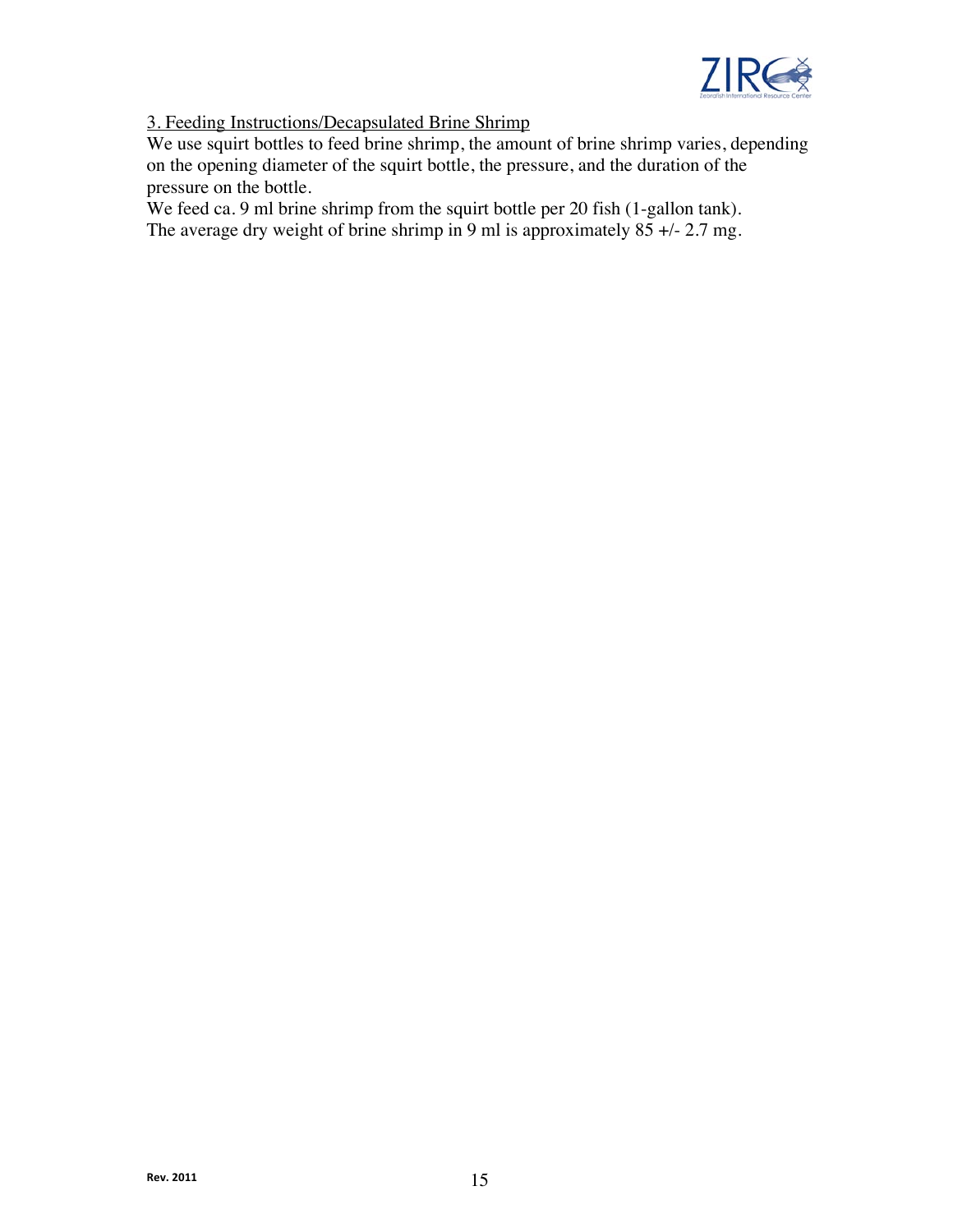

## **Non-Decapsulated Method**

We do not use this method at ZIRC, because hatched brine shrimp still contain a considerable fraction of unhatched and empty cysts. These tend to cause digestive problems, particularly in larvae, and in adult cysts can be trapped in the gills. Nevertheless, this method is useful sometimes, when decapsulated brine shrimp are not available.

## **Ingredients**

- Dechlorinated Tap Water
- Rock Salt
- Baking Soda
- Brine Shrimp Cysts

The amounts of each ingredient depends on how much brine shrimp is being hatched and the size of the cone used. The following recipe is for a 16 L cone and can be altered depending on your facility's needs:

- 16 L Dechlorinated Tap Water
- 400 ml Rock Salt
- 1.5 tsp. Baking Soda
- 50 ml Artemia Cysts

## **Other Supplies**

- Small air pump for each cone, or one pump large enough to supply both cones
- Brine Shrimp Hatching cones, available for most aquaculture equipment suppliers
- 105  $\mu$ m polyester filter cloth mesh basket (see Figure 2, Paramecia Instructions)

## Directions for Setting up Brine Shrimp Cones

Ideally, brine shrimp cones are maintained in a room with 24-hour light and a temperature of approximately 24-28 ºC. Small cones can also be kept in light boxes if they are set up inside a fish room.

Set up cones and add cysts approximately 18-24 hours prior to use. The late morning or early afternoon is usually the best time to do this, so that the brine shrimp are ready for the first feeding by the next morning. Because of the time needed to hatch, two cones are used. This allows one cone to hatch, while the other is still being fed to the fishes during that day.

The cones need to be aerated. To achieve this, connect flexible air tubing to the pump outlet and a piece of rigid air tubing that is long enough to reach the bottom of the cone to the end of the flexible tubing.

- Set up the first cone with water, rock salt, baking soda, and brine shrimp cysts.
- Adjust the air pump so that the cone is staying mixed, but not bubbling over.
- The brine shrimp will hatch and be ready for use approximately 18-24 hours after the cysts were added, depending on factors such as light intensity and room temperature.